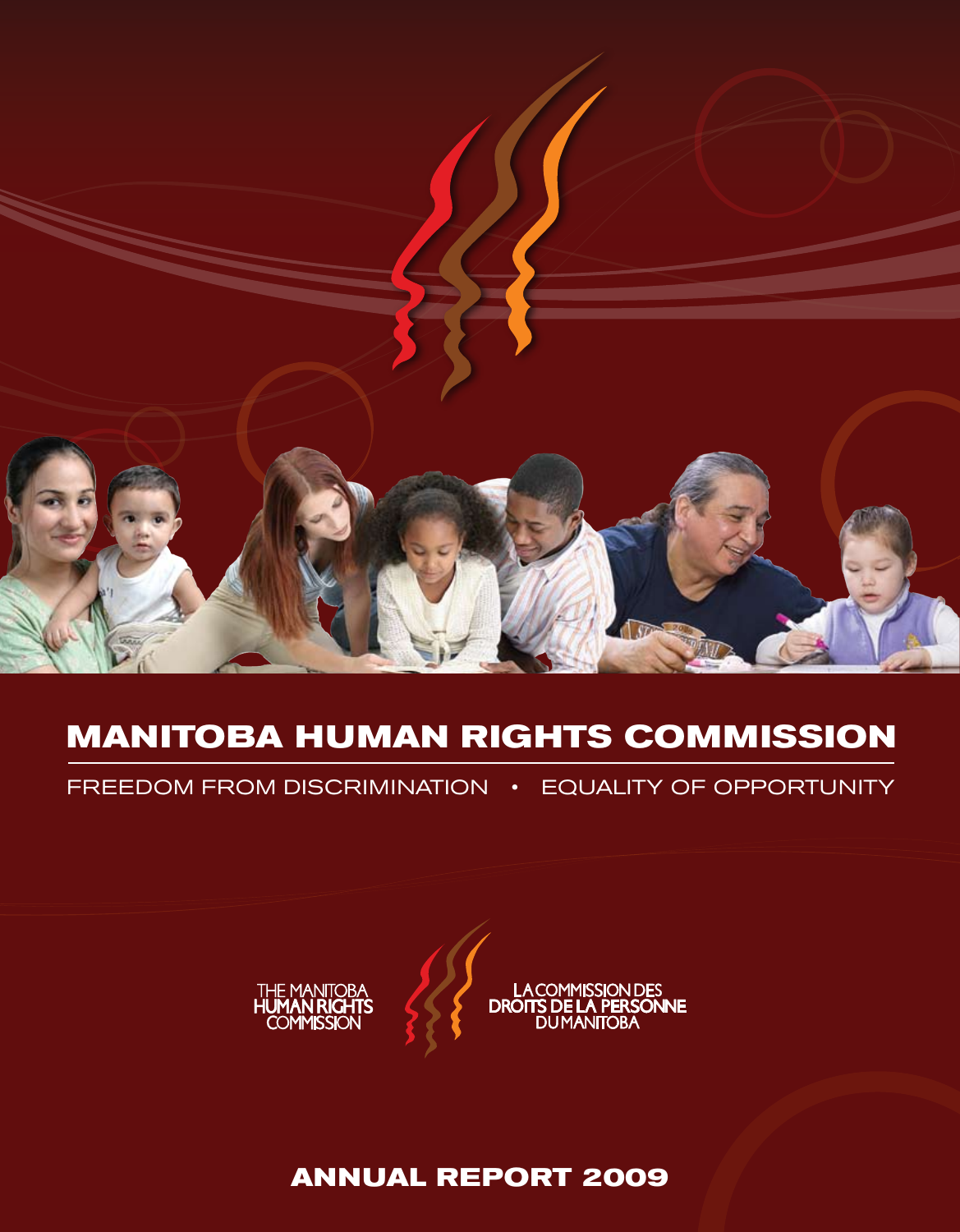# YOUR HUMAN RIGHTS IN MANITOBA

The underlying principle of *The Human Rights Code* (Manitoba) is the recognition of the individual worth and dignity of every person.

Discrimination under *The Human Rights Code* is treating someone differently, to their disadvantage and without a valid reason or failing to take steps to accommodate special needs that are based on the characteristics covered under *The Code*. *The Code* prohibits unreasonable discrimination in areas such as employment, housing, accommodation, the provision of services or contracts, and signs and notices.

*The Code* prohibits unreasonable discrimination on the following grounds, called "protected characteristics."

- Ancestry
- Nationality or national origin
- Ethnic background or origin
- Religion or creed, or religious belief, religious association or religious activity
- • Age
- • Sex, including pregnancy and gender identity
- • Gender-determined characteristics
- • Sexual orientation
- • Marital or family status
- • Source of income
- Political belief, political association or political activity
- Physical or mental disability

Members of other historically disadvantaged groups, not listed in this section of *The Code* may also be protected.

In determining whether discrimination has occurred, it is the effect, not the intention that counts.

Anyone (person, group or organization) may file a complaint if you believe that you have been unreasonably discriminated against in the areas of employment, housing, services, or signs and statements on the basis of the protected grounds listed above.

Most employers, landlords or service providers that are located in Manitoba are regulated by provincial law and so are bound by Manitoba's Human Rights Code. Some private businesses, such as airlines, banks, and telecommunication enterprises, as well as the federal civil service and many First Nations governments and organizations, however, are regulated by federal law. Complaints against them must, therefore, be filed with the Canadian Human Rights Commission under federal human rights law.

*The Human Rights Code* is a special law that overrides other provincial laws.



**His Honour** The Honourable Phillip S. Lee Lieutenant-Governor of Manitoba

Sir:

May it please your Honour, it is my pleasure to present to you, the Annual Report of The Manitoba Human Rights Commission for the year 2009.

Respectfully submitted,

**Andrew Swan** Minister

## **ATTORNEY GENERAL MINISTER OF JUSTICE**

Room 104 **Legislative Building** Winnipeg, Manitoba, CANADA **R3C 0V8**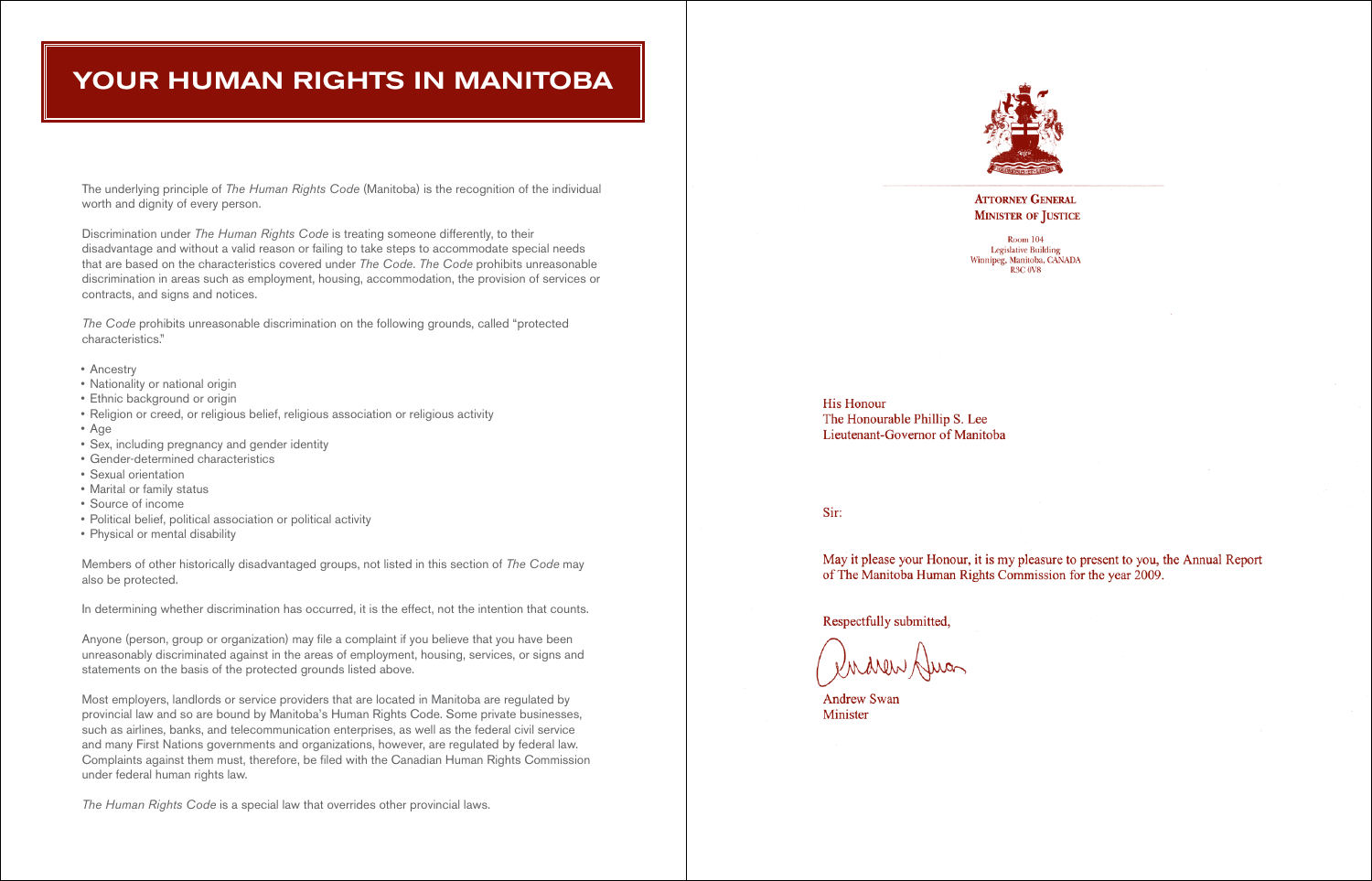

The Honourable Andrew Swan Minister of Justice and Attorney General Legislative Building<br>Winnipeg, MB R3C 0V8

## Sir:

We are pleased to forward to you, the Minister responsible for administration of The Manitoba Human Rights Code, the Annual Report of the Manitoba Human<br>Rights Commission for the calendar year ending December 31, 2009.

Leup M. Hoods Jerry Woods Chairperson

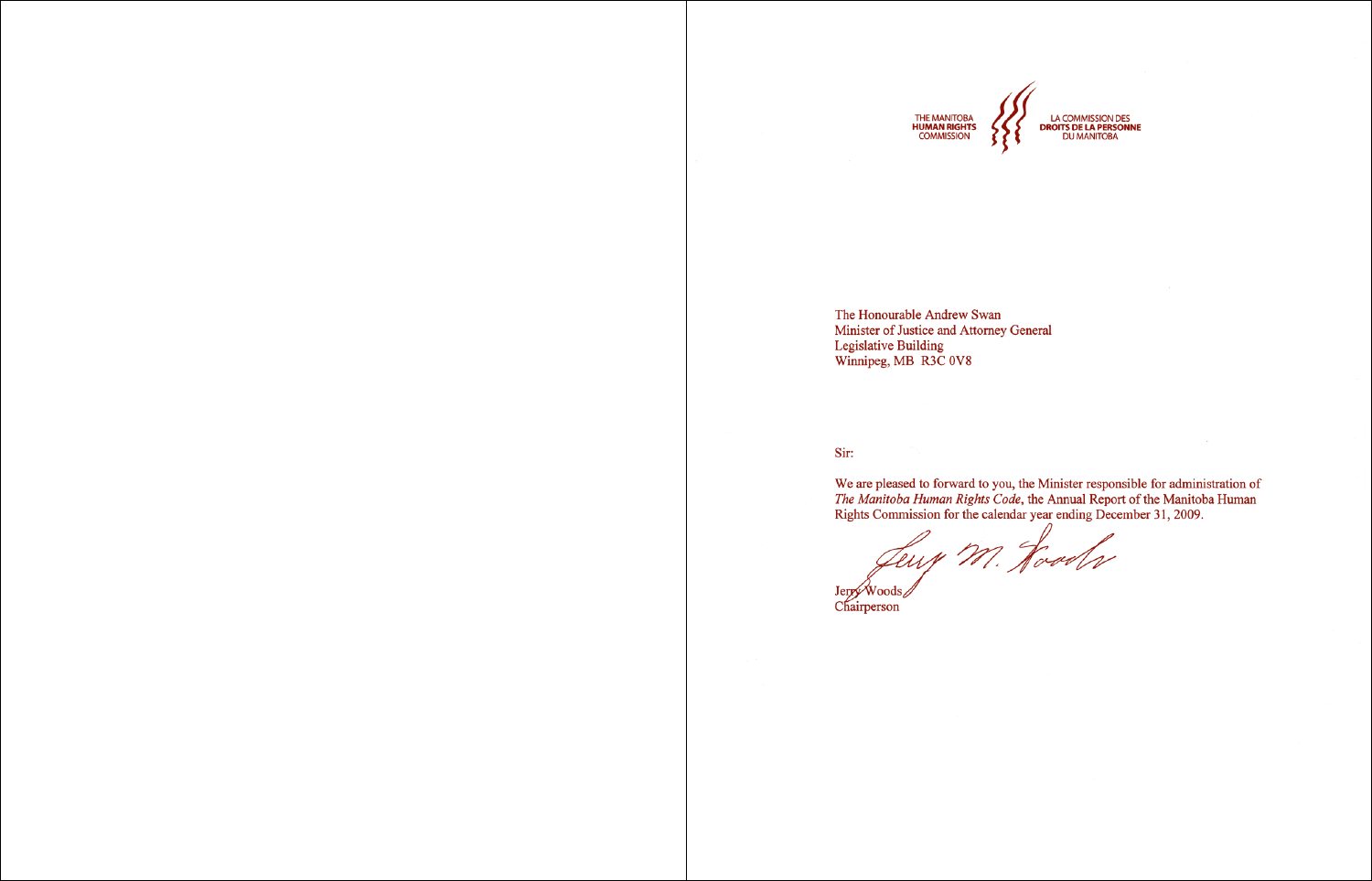Message from the Chairp Executive Director's Report Complaint Process - Over Systemic Discrimination ... **Adjudications and Decisions** Monitoring Report............... Awareness and Education Commissioners ................... Résumé En Français Du Rapport Annuel De 2011 De La Commission Des D Du Manitoba .......................... Organizational Chart.......... Statistics............................................................................15

# **TABLE OF CONTENTS**

| nal Initiatives 08                                           |  |
|--------------------------------------------------------------|--|
|                                                              |  |
| <b>apport Annuel De 2009</b><br><b>Proits De La Personne</b> |  |
|                                                              |  |
|                                                              |  |
|                                                              |  |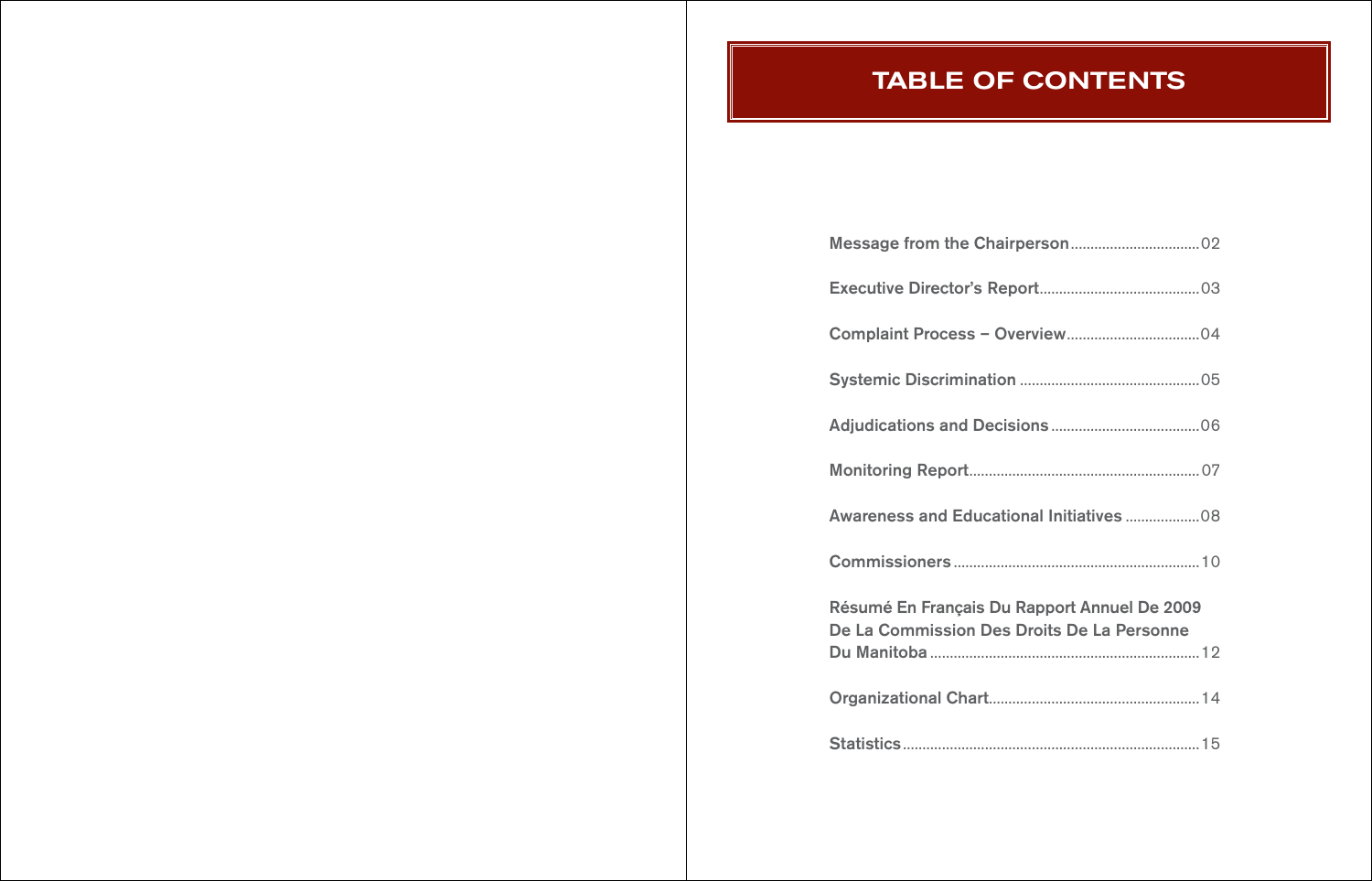# message from the chairperson

Respect, diversity and equality are the foundations of human rights in Manitoba. These qualities form an ideal we continue to strive for, but there remain people in our society who are marginalized and barriers still exist.

At times the task appears daunting. But change is achievable. We must recognize past failures and strive to correct them. Embrace today's successes and find strength in them. Look to the future. We can influence the evolution of human rights that will benefit generations to come.

We are acquiring the tools we need. The Canadian Museum for Human Rights will represent a beacon for education and hope. The University of Winnipeg has now established a degree program in human rights and global studies. We are working with such partners as the Canadian Human Rights Commission, the Manitoba Association of Rights and Liberties, the University of Winnipeg, the Winnipeg Police Service, the Office of the Ombudsman and the Children's Advocate and are forming new ones including the Treaty Relations Commission of Manitoba.

We need to reach out to our youth so that they learn their rights as well as their responsibilities. I intend to continue to meet with community groups and listen to what they have to say on issues that affect them. I will continue to seek out new partnerships to help find solutions.

Now is not the time to be complacent. It is time to raise the bar.

Systemic issues must be addressed so that many discriminatory policies and practices are revisited through a human rights lens. Awareness campaigns must be devised so that we continue to move forward.

For many years, we have valued our basic right to work, to obtain services and to find housing without outdated prejudices getting in the way.

- Staff delivered presentations to over 1500 people, including many immigrant groups and government employees.
- • A total of 225 managers, human resource professionals and lawyers attended the Commission's Human Rights Employment Seminars. This year a new seminar, Human Rights Complaints: Myths and Realities, was introduced and received enthusiastic reviews.
- have been widely viewed on local TV stations. They now appear on the Commission's website.
- Pas and created their own Public Service Announcements.

The Manitoba Human Rights Commission continues to safeguard these ideals and to make a difference to the lives of many people living in this province. I have found that although people may express themselves in different ways, most say the same thing. They want to be included. They want respect. I truly believe everyone deserves that dignity for themselves and their families.

Jerry Woods, *Chairperson*

# **EXECUTIVE DIRECTOR'S REPORT**

# *"This country will come of age when all people, whatever their origin, will forget their national differences and unite in one nation."*

*Senator James Gladstone, or Akay-na-muka*

Discrimination has the effect of denying equality of opportunity to a person or group. It may impose burdens or disadvantages, which are not imposed upon others, or limit access to opportunities, benefits and advantages. The Human Rights Code addresses these concerns and the Commission enforces this legislation while promoting human rights and educating the public.

We are proud of activities that were undertaken within the Commission's mandate of promoting human rights and conducting public education programs:

• A series of public service announcements were created to raise awareness of the Commission and • Approximately 300 students attended youth conferences held in Winnipeg, Brandon, and The

In the area of the Commission's mandate, enforcement of *The Code*:

- Disability complaints once again represented the highest number of complaints filed (47 %). An In the past 3 years, the average number of mental disability complaints has risen to between 25% and 28% of all disability complaints received during the year.
- The overall settlement rate for complaints closed during the year was 42%.

important new trend is the steady increase in complaints filed on the basis of mental disabilities.

Looking to the future, youth will continue to be a major focus of the Commission's educational activities. In that regard, a new student website (manitobaclassaction.com) will feature historical information about human rights events, link to information about current issues and protections, and encourage students to discuss human rights using social networking sites. We will also celebrate the 10th Anniversary of the Commission's youth conferences.

As mentioned earlier, as mental disabilities present unique challenges to employers and service providers, a new seminar will be developed to give practical advice.

I congratulate the staff on their extraordinary work and would like to take this opportunity to thank Suzanne Teles for her many years of dedication and wish her well in her retirement.

Dianna Scarth

# *"Until all of us have made it, none of us have made it." Rosemary Brown*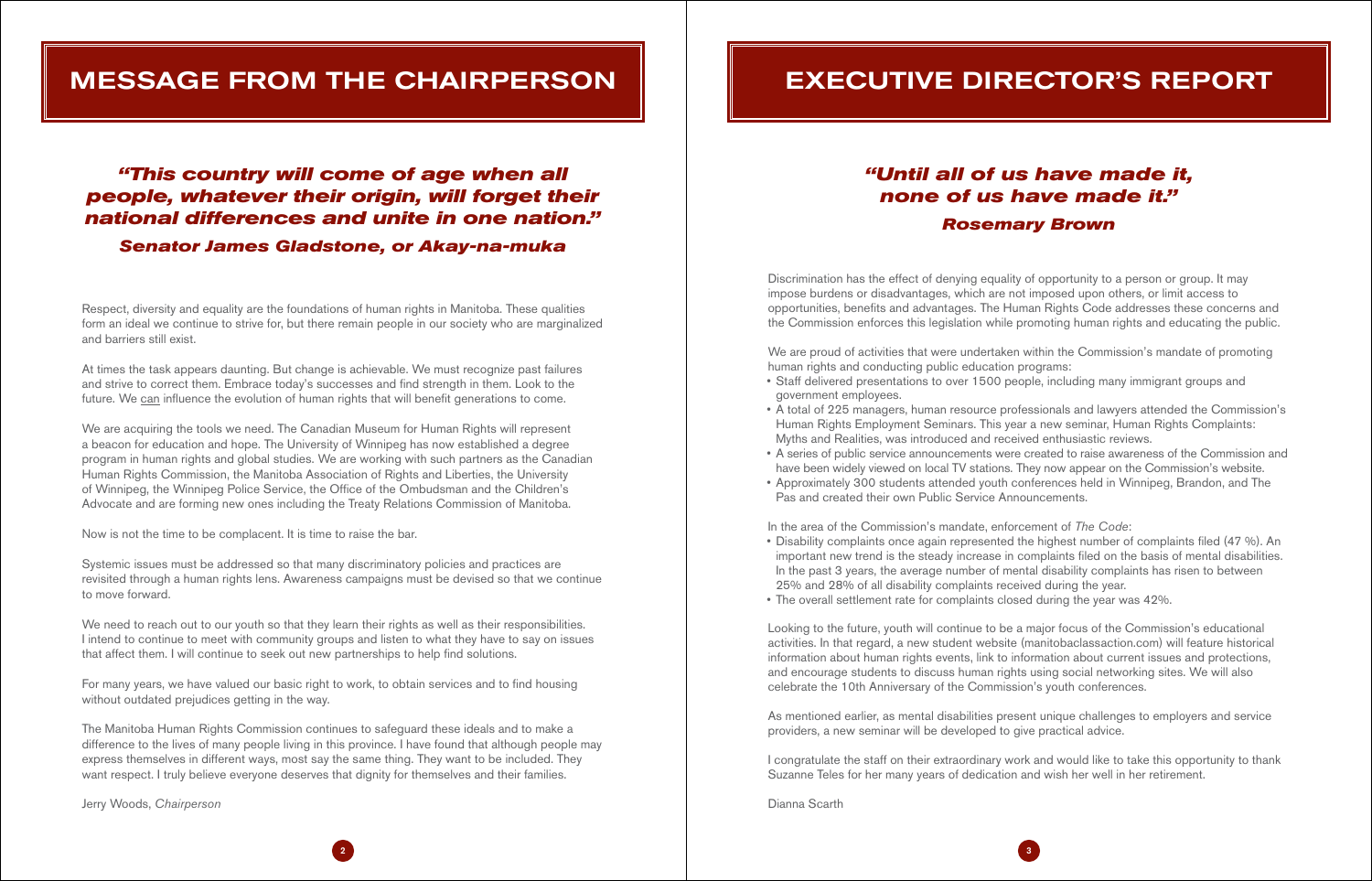# Complaint Process - Overview

**Pre-Complaint Resolution Process** This is a voluntary, without prejudice process whereby the Commission mediators attempt to resolve an issue between a complainant and a respondent, prior to the filing of a formal complaint of discrimination under *The Code*. In 2009, 41 potential complaints were resolved successfully in the pre-complaint process.

**Mediation** The Commission encourages parties to attempt to resolve a complaint if they wish to do so, at any stage of the process, whether prior to or during an investigation. In 2009, 207 files were assigned to the three staff mediators at the pre- and mid-investigation stages. Sixty-two (62) complaints were resolved successfully in 2009 either at the preinvestigation stage with the mediator or during the investigation, both with and without Commission involvement. Fifty-one (51) complaints were resolved in pre-investigation and 11 during the investigation.

**Investigation** Each complaint that is not resolved in the mediation process is assigned to the investigation team that conducts interviews as well as collects and analyzes evidence. Upon completion of the investigation, a comprehensive Investigation Assessment Report is prepared, making a recommendation to the Board of Commissioners for determination pursuant to *The Code.* In 2009, the investigation team was assigned 180 formal complaints to investigate and the team completed Preliminary Assessment Reports or Investigation Assessment Reports on 148 complaints. During 2009 the average length of an investigation, including preparation of the written report, was 10.3 months. In addition to the investigation reports, the team of investigators and mediators prepared 47 reports with respect to complaints that were either withdrawn or abandoned.

Board Directed Mediation Pursuant to s.29 (2) of *The Code*, the Board of Commissioners may cause mediation to be undertaken between the parties where the evidence obtained during the investigation is sufficient to substantiate a contravention of *The Code*. In 2009, 22 files were referred to directed mediation. Nine (9) cases were voluntarily resolved at this stage.

Adjudications Pursuant to s.29 (3) of *The Code*, the Board of Commissioners can refer complaints to adjudication, either directly or after board directed mediation is not successful. In 2009, 9 files were referred to adjudication and 1 adjudication hearing was held. In addition, 10 files which had been referred to adjudication were settled by legal counsel in 2009, in advance of a hearing scheduled to take place.

# *"Human rights and all that this phrase implies are based on the value of human worth and of personal dignity." Eleanor Roosevelt*

# SYSTEMIC DISCRIMINATION

Discrimination often offends the individual worth and dignity of a person. It may be based on stereotypes or have the effect of promoting the view that the person or group is less capable or worthy of recognition as a member of society.

Discrimination can be systemic. This happens when a mix of rules or practices may not appear discriminatory when looked at one by one but together result in discrimination. It occurs when policies or procedures have a discriminatory affect on a specific group of people.

The Commission is receiving more and more complaints that are systemic in nature. These require extra time and resources to investigate, research and resolve. Once resolved, however, they benefit a group of people who have been systemically discriminated against.

There may be a misconception that individual human rights complaints that are resolved through settlements or adjudications only remedy the discrimination experienced by that individual complainant. In fact, individual complaints often have a positive impact on large groups of people, because they can change a discriminatory practice.

Alternatively, complaints may be filed on behalf of a group of people who believe they are facing systemic barriers and the remedies achieved will benefit large groups as well.

The following is an example of a systemic discrimination resolution from 2009:

Grounds: ancestry and country of origin Area: Employment and Services Settled prior to adjudication

The Association of Foreign Medical Graduates in Manitoba filed complaints alleging discrimination against international medical graduates (IMGs).

The Association also asserted that due to existing policies and practices, systemic discrimination resulted in IMGs being significantly less likely to obtain a residency position than either internationally trained doctors from Western European countries or Canadian graduates.

Since the complaints were filed, the mediation and subsequent negotiations amongst the parties resulted in systemic changes to training and licensing for IMGs. A significantly greater number of IMGs are now accessing residency positions each year and a number of specialized supports and resources are available to them.

# *"Labels are for filing. Labels are for clothing. Labels are not for people." Martina Navratilova*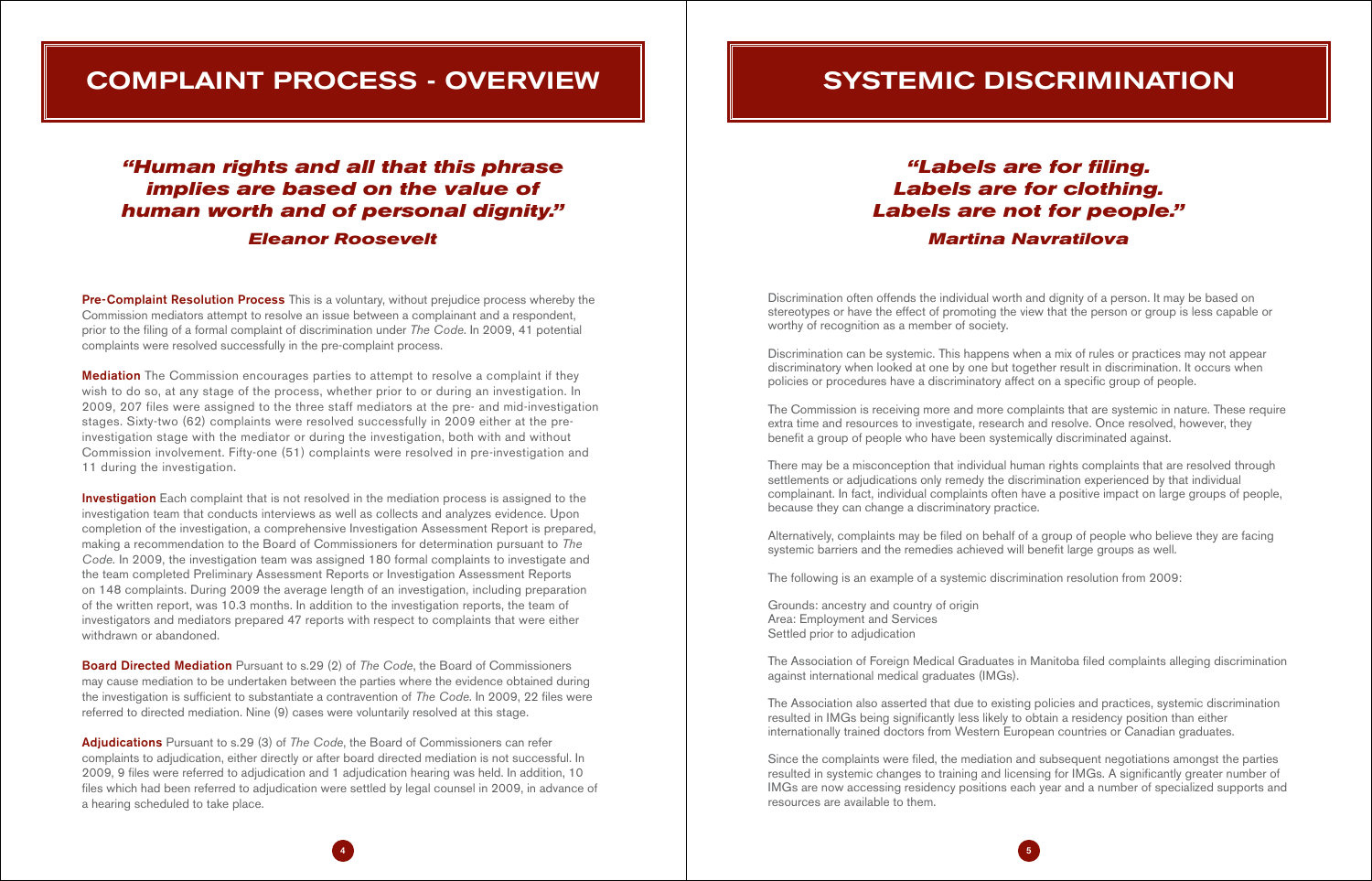# Adjudications and Decisions

A decision from a 2008 hearing was released and one hearing was held in 2009. Both full decisions are available on the Commission's website. www.manitoba.ca/hrc/decisions

## Adjudicator M. Lynne Harrison ruled that a Brandon apartment block management company discriminated against a woman by restricting families with children to main floor apartments. She ordered that Martin-Liberty Realty Ltd. remove the restriction from its standard lease of the Amberwood Village and pay Wendy Hiebert \$1,000.00 for damages.

The Commission guidelines *You can support human rights in rental housing – your rights and obligations*, which were released the same month as this decision, deal with such topics as what the *Human Rights Code* says about discrimination in rental housing, who is legally responsible for discrimination and what is involved in reasonably accommodating the special needs of a tenant.

### www.manitoba.ca/hrc/guidelines\_rentalhousing

Also in 2009, for the first time in Manitoba, a case of discrimination based on a person's criminal record was heard at a human rights hearing. The case revolved around the requirement that a new caretaker for a seniors housing complex in Winnipeg go through a criminal record check. The Commission accepted in this case that it was appropriate to check the criminal record of the new employee to ensure that there was no risk to tenants' safety.

It took issue, however, with the manner in which this requirement was applied. The employer refused to give the caretaker the time he needed to complete the check and then fired him shortly after.

For the purposes of deciding this complaint, Adjudicator Peter Sim also accepted that criminal reference checks or other differential treatment based on a criminal record can be discriminatory if the employer cannot show a reasonable justification. He did not accept however, that the dismissal in this case was discriminatory. He found that the evidence revealed that the employee's job was terminated due to his substandard work performance during his first month of employment.

http://manitoba.ca/hrc/decisions

- The visibility of the department's efforts related to equity and diversity
- Past success and problems in terms of recruitment retention and promotion
- • Midcareer and late career issues
- 

# *"It is often easier to become outraged by injustice half a world away than by oppression and discrimination half a block from home."*

# *Carl T. Rowan*

# MONITORING REPORT

The University of Manitoba has submitted hiring data each year for a 3 year period, pursuant to a settlement agreement. This report includes the third submission to the period ending April 1, 2010.

As a general objective, the University expressed its commitment to improving the status of all women at the University in matters concerning their equitable treatment.

The most recent hiring data reflects a small increase in the percentage of women in the category of "all academics" (which includes those with professorial rank, lecturers, instructors, research associates and librarians), rising from 38.7% to 42.8% between April 1, 2007 and April 1, 2010. However, women still make up only 22.8% of the academics who hold a rank of full professor, an increase of just 4.1 % over 3 years. The total number of academics at the University during that time period increased from 1,462 to 1,534.

Overall, the percentage women among tenured faculty rose from 52.8% to 58.6% during the three year period covered by the settlement.

Over the last year, the university has responded to a Federal Contractors Review, including conducting an employment systems review in order to identify potential barriers that may impact the recruitment, promotion and retention of women, racialized persons, Aboriginal Peoples and persons with disabilities. As well, the University of Manitoba has recognized that groups other than those noted above have historically experienced discrimination, and it has included sexual orientation and gender identity in its latest census.

An Equity Committee made recommendations for systemic changes and the University is currently in the developmental stages of implementing the recommendations. Departments submitted reports that provided comparative data from national organizations and identified equity committees to consider:

• Diversity in the student population and diversity in the departmental curriculum and paths to degrees.

# *"Rights are not handed down from above; they are forced by pressures from below." Roger Nash Baldwin*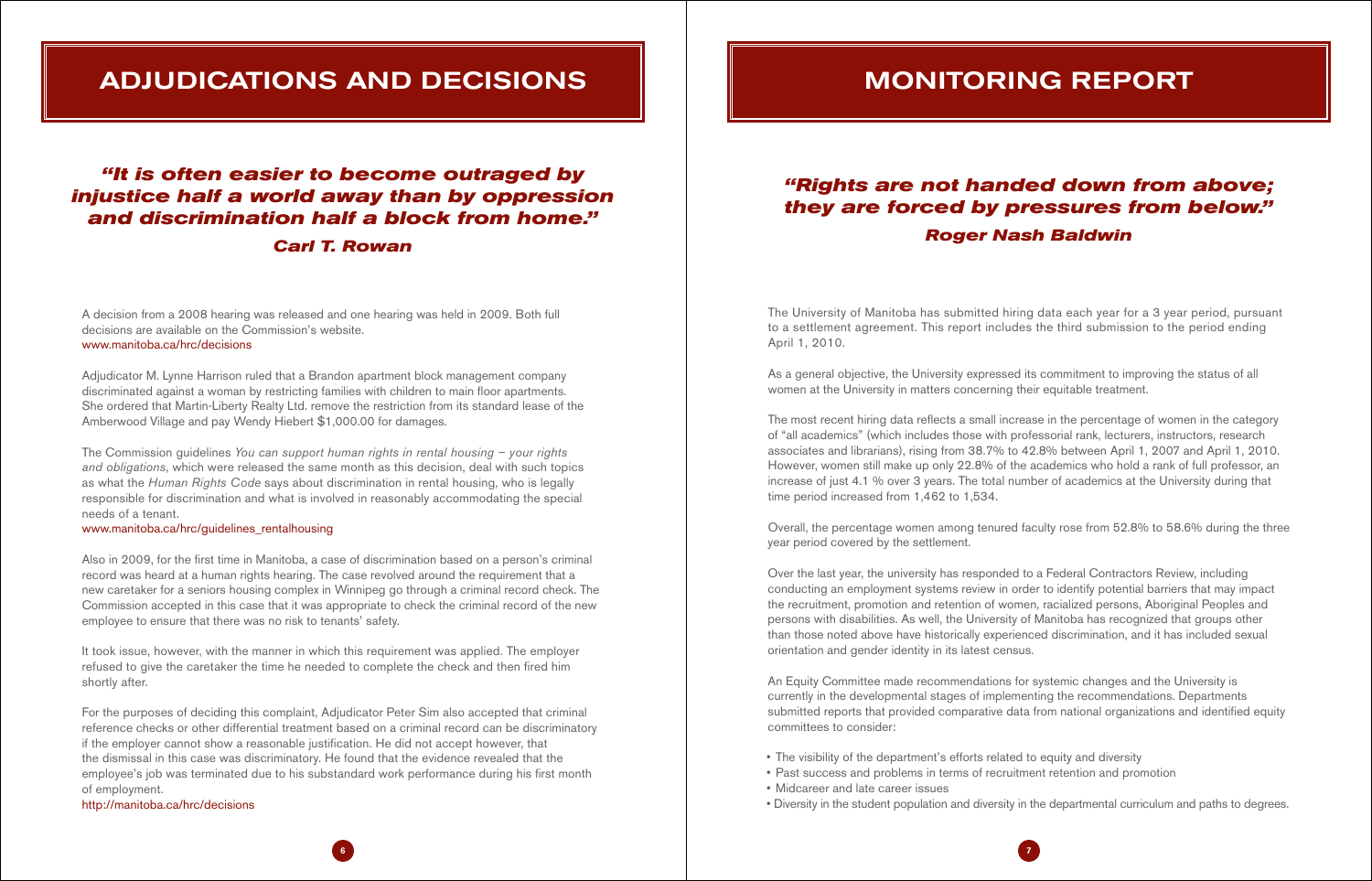# Awareness and Educational Initiatives

The Manitoba Human Rights Commission continues to make education of human rights in Manitoba a priority. In 2009 work began on a new user-friendly website. This website also will feature the Public Service Announcements, which have been airing on local television stations.

The Public Service Announcements were produced with the help and support of some very special friends. Included in the castings are Winnipeg Symphony Orchestra Maestro Alexander Mickelthwate and Rap Musician Wab Kinew. Also taking part are former Blue Bomber Troy Westwood with Winnipeg Royal Ballet Dancer Jacelyn Lobay and Comedian Daddy Tazz with Arlene Ursel, who won a Manitoba human rights case regarding services and disability in 2008.

The new website will make it easier for anyone wanting to understand their human rights in Manitoba or needing to know how to file a complaint, or how to respond to a complaint. There is also information available to employers, service providers and landlords so that they can better understand their rights and obligations. www.manitoba.ca/hrc

The Human Rights Youth Conferences remain the centre of the Commission's youth initiatives and are now held three times a year in Winnipeg, Brandon and the North. This year students in Winnipeg and Brandon wrote, produced, directed and acted in their own messages during the Rights! Camera! Action! workshop. Almost 30 Manitoba schools now have their PSAs on the Commission's website. Northern students will be contributing their videos in 2010.

#### Quick Links to the Manitoba Human Rights Commission website:

www.manitoba.ca/hrc/psas www.manitoba.ca/hrc/youthpsa www.manitoba.ca/hrc/bulletins.

### New website helps students get involved in human rights

The Manitoba Human Rights Commission continues to forge ahead with its youth initiatives and the Manitoba Class Action student/teacher website. www.manitobaclassaction.com

This site, which is near completion, is designed to help students get involved with human rights and learn more about Manitoba's *Human Rights Code*. Every week a past human rights event, which

# *"The whole purpose of education is to turn mirrors into windows." Sydney J. Harris*

is described by a student, is featured. The description of the event is followed by questions and explanations as to its human rights significance today and provides links to more information on the Commission's website and others. The Manitoba Class Action site also has a human rights quiz.

Students can learn more, work on a project for school or get involved in a way to improve the human rights of people in Manitoba, Canada and around the world. They also can watch and listen to what other students are talking about or use the social media to connect and learn from others.

Teachers are encouraged to use this site as a learning tool for classroom projects and discussions.

The Manitoba Class Action website is based on a book by Human Rights Consultant Stephen Hammond called *Steps in the Rights Direction - 365 Human Rights Events that Changed the World*.

#### New guidelines

On another education front, The Manitoba Human Rights Commission has been updating its guidelines and writing new ones. In 2009 two new guidelines were published: *You can support human rights in rental housing* and *You can support human rights in Condominium Housing*. Also *Pre-employment inquiries: You can respect human rights in hiring* was updated and reprinted.

The Commission is continuing to update and consider new guidelines. *Parents and Pregnant Women*, which will provide information on protections from discrimination on the basis of pregnancy and marital and/or family status in employment, housing and services under *The Human Rights Code* (Manitoba), will be available in early 2010, as will *Protections from Discrimination Based on Gender Identity; Your Rights, Your Obligations*, which identifies protections from discrimination on the basis of gender identity under *The Human Rights Code* (Manitoba) in employment, services and housing. www.gov.mb.ca/hrc/guidelines\_main

#### Education programs

The Commission's education seminars for employers, human resource specialists and supervisors continue to be successful and in 2009 a new workshop was offered – *Workplace Human Rights Complaints: Myths, Fears and Realities.*  www.manitoba.ca/hrc/workshops

### Awards

Each year the Manitoba Human Rights Commission and its partners, the Canadian Human Rights Commission and the Manitoba Association for Rights and Liberties recognize individuals or groups who have promoted respect for human rights and fundamental freedoms. The 2009 recipient of the Human Rights Commitment Award of Manitoba was Ali Saeed. The 2009 recipient for the Sybil Shack Human Rights Youth Award was Anna-Celestrya Carr. www.gov.mb.ca/hrc/awards

www.gov.mb.ca/hrc/publications/news\_releases/12-01-2009.

# Awareness and Educational Initiatives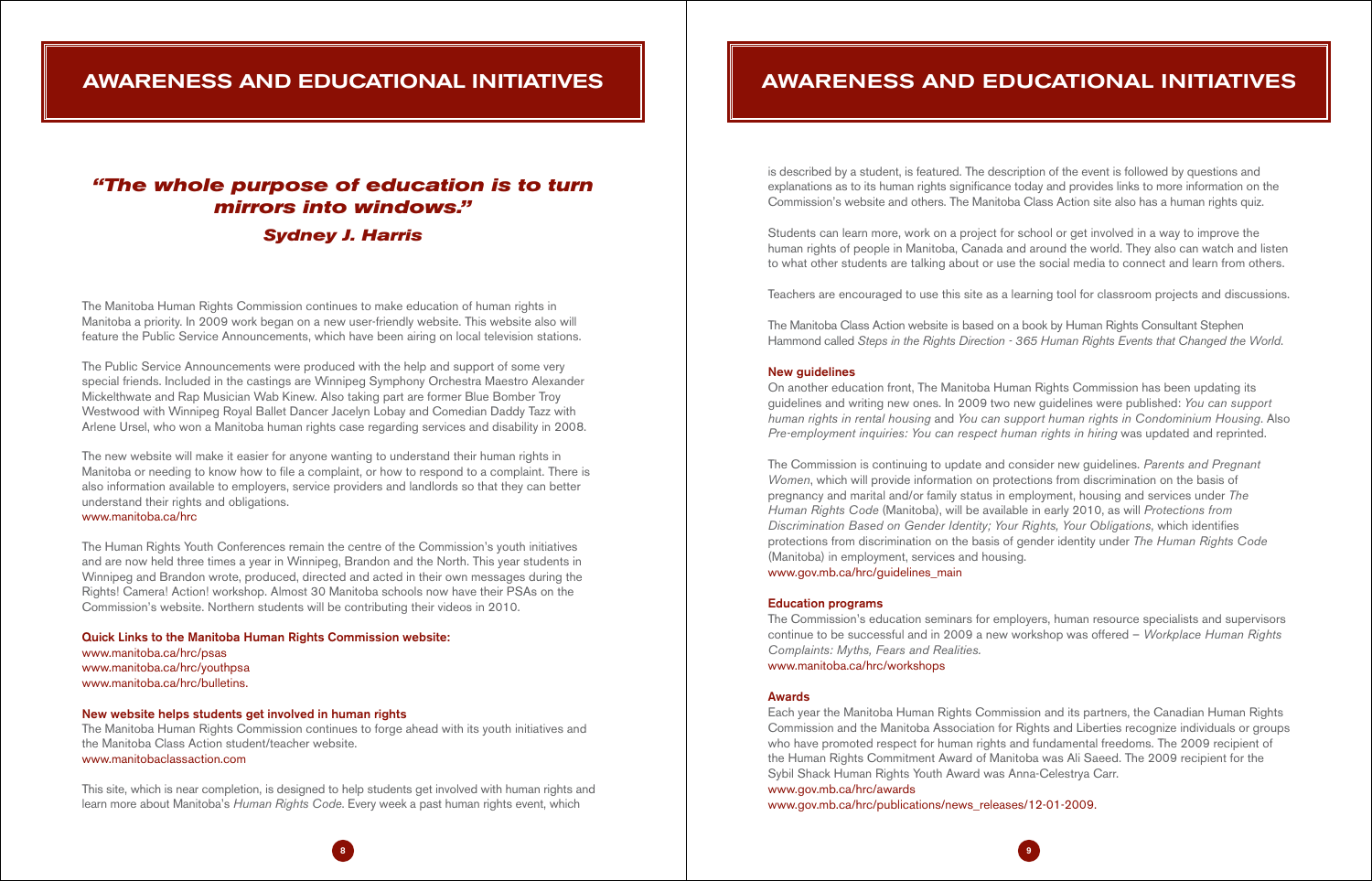

Jerry Woods is a proud member of the Couchiching First Nation and hosts all the Commission's youth conferences. His background in the labour movement and his expertise as a negotiator serve him well as a strong advocate for Aboriginal employment and human rights issues. He continues to work in the community as an activist and strives for equitable outcomes with a dedication to improving the quality of life for all people. Jerry's passion is golf, and his joy is his family, wife Cathy, their six children, and ten grandchildren.

### Vice-Chairperson

Yvonne Peters has a Bachelor of Arts and a Bachelor of Law from the University of Saskatchewan and a Bachelor of Social Work from the University of Regina. She practices equality rights law in Winnipeg, providing legal consultation and advice to unions, community groups, human rights organizations, the corporate sector and governments. Her community work includes serving on the Council of the Manitoba Bar Association, the Board of Directors of the Canadian Women's Health Network and serving on the Human Rights Committee of the Council of Canadians with Disabilities.

### **Commissioners**

Elliot Leven is a lawyer by profession and his preferred areas of practice are labour and employment law and Aboriginal law. He is an active member of Winnipeg's gay and Jewish communities. He is the president of the Community Unemployed Help Centre, a member of various Law Society of Manitoba committees, and on the Board of the Manitoba Council of Administrative Tribunals (MCAT).

Sheena Rae Reed was born and raised in Flin Flon and her love of the North resulted in her returning to her hometown after receiving her Arts Degree from the University of Manitoba and

# **COMMISSIONERS**

Robin Dwarka is the Director of Finance for Legal Aid Manitoba. She is a Certified Management Accountant (CMA) and has a Bachelor of Commerce (Honours) from the University of Manitoba. Robin is a founding member of the Manitoba Pan Handlers, a local steel band. In 2009, a group of young professionals including Robin came together to form Anansi, a school for the performing arts to promote the Caribbean culture through dance, music and drama to youth in Winnipeg. Robin is the Secretary/Treasurer for the Manitoba Association for Rights and Liberties (MARL).

Ajit Kaur Deol, O.M. Ajit has a BA (Honours) and a MA from the University of Toronto. She was a teacher at Edward Schreyer High School in Beausejour and Maples Collegiate in Winnipeg for many years. Ajit is credited with developing the Caroline McMorland School for the mentally disabled in Ontario, where she was principal for seven years. In 1985-86, Ajit was the first woman president of a Sikh Gurudwara (temple) in North America. She has been on the Board of Directors of countless organizations including the Immigrant Women's Association of Manitoba and is currently a member of the Advisory Committee Punjab Foundation, a member on the Cabinet Committee on Agencies, Boards and Commissions, and a Director on the Board of the Seven Oaks School Education Scholarship Foundation.

Joan Hay has lived in Winnipeg's inner city for over twenty years. She was a Research Assistant/Community Interviewer for two books on community development, *In Their Own Voices: Urban Aboriginal Community Development* (2006) and *Doing Community Development* (2007). Joan co-hosts a radio show called "Inner City Voices" on CKUW, the University of Winnipeg's community station, and is the founding member and Past President of the Inner City Aboriginal Neighbours (I-CAN) group. She also is involved with many inner city boards and committees and currently works at the Ma Mawi Wi Chi Itata Centre Inc. as a Community Helper/Emergency Services Worker. Joan is of Ojibwe/Dakota descent from Waywayseecappo First Nation in Manitoba.

# **COMMISSIONERS**

# *"You cannot subvert your neighbor's rights without striking a dangerous blow at your own." Carl Schurz*

#### **Chairperson**

studying two years of law. Once she returned to Flin Flon, she began working in social services and today she works with Child and Family Services for the Government of Manitoba. For the last seventeen years Sheena has coached girls' gymnastics and has been involved in Big Brothers/Big Sisters. She is also a Board Member of the Northern Women's Resource Centre in Flin Flon, the Vice-President of the Flin Flon Friendship Centre's Board of Directors and the past President of the Manitoba Association of Friendship Centres.

Leo Aniceto started working as a staff lawyer for Somerset Law Office, Family Unit, Legal Aid Manitoba in November of 2007. Prior to this, he practiced on his own for about five years helping clients in the areas of family law, criminal law, child protection and real estate. Leo has three children. He is a member of the Filipino community and enjoys helping fellow Filipinos with their legal problems whenever he can.

Karen Banuga is a Research Officer and Access and Privacy Coordinator for the Assiniboine Community College. She has a Bachelor of Arts Degree from Brandon University and is a member of the Islamic Community. Karen is a strong advocate of women's rights and is an active member of the Manitoba Government Employees Union and Chief Steward. She loves to travel and finds it helpful in understanding other cultures and belief systems. Karen is married with four children.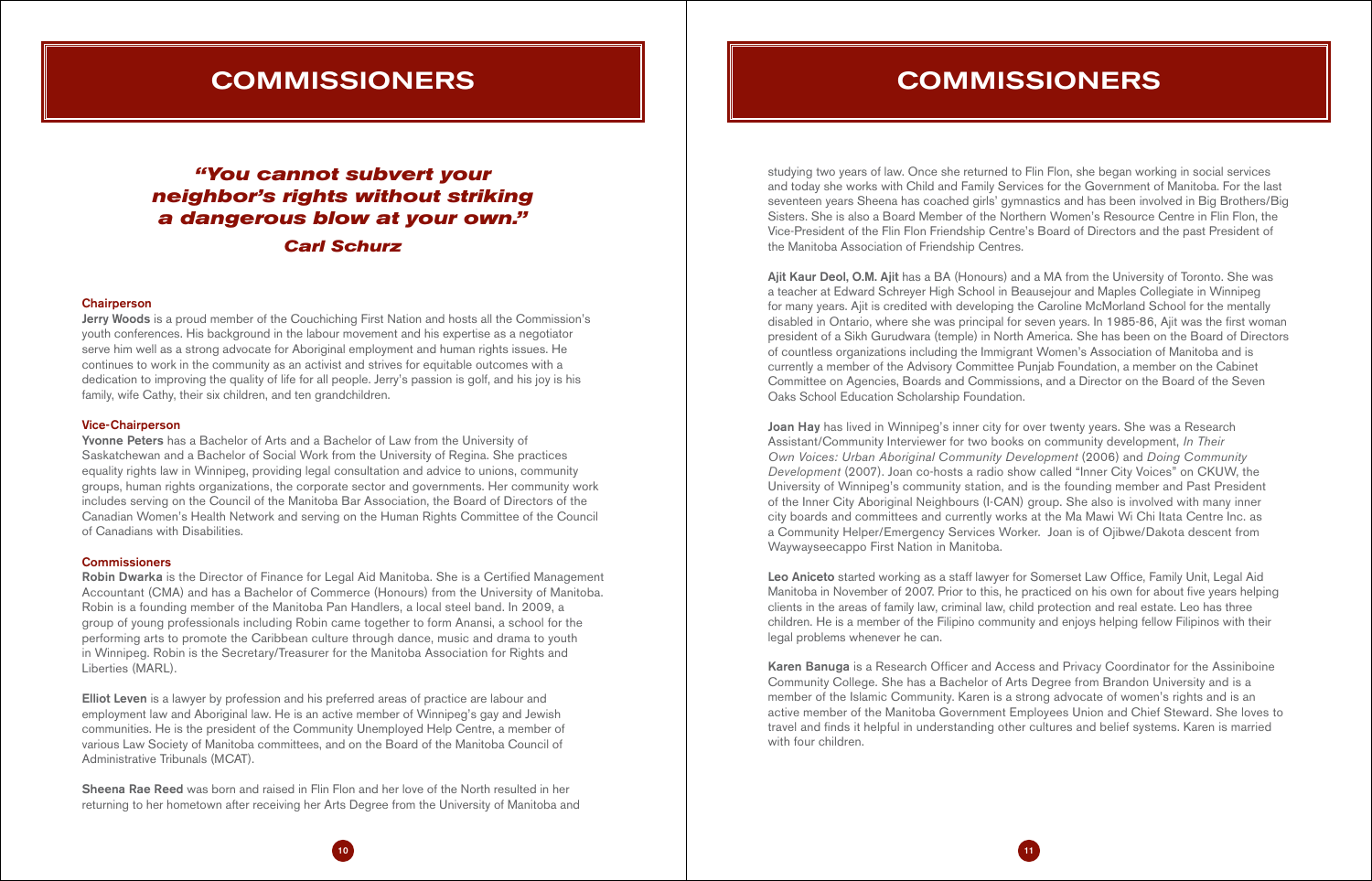# Résumé En Français Du Rapport Annuel De 2009 De La Commission Des Droits De La Personne Du Manitoba

Le respect, la diversité et l'égalité sont les fondements des droits de la personne au Manitoba. Ce sont des qualités idéales vers lesquelles nous continuons de tendre. Cependant, il reste encore dans notre société des personnes marginalisées et des obstacles à ces qualités idéales.

Depuis de nombreuses années, nous apprécions notre droit fondamental de travailler, notre droit d'obtenir des services et celui de trouver un logement sans que des préjugés archaïques ne nous en empêchent. La Commission de la personne du Manitoba continue de défendre ces idéaux et d'apporter des changements positifs dans la vie de nombreuses personnes au Manitoba.

Processus de règlement préalable au dépôt d'une plainte - Il s'agit d'un processus volontaire mené sous réserve de tous droits qui donne la possibilité aux médiateurs de la Commission de chercher à régler le différend entre un plaignant et un intimé avant le dépôt d'une plainte officielle pour discrimination. En 2009, 41 dossiers ont été résolus au stade de ce processus.

#### Traitement des plaintes – Vue d'ensemble

Arbitrage – En 2009, neuf dossiers ont été soumis à l'arbitrage, et une audience d'arbitrage a eu lieu. En outre, 10 dossiers qu'on avait renvoyés en arbitrage ont été réglés par les avocats avant l'audience prévue.

Médiation – En 2009, 207 dossiers ont été confiés aux trois médiateurs de la Commission à l'étape préalable à l'enquête ou durant l'enquête. Soixante-deux (62) plaintes ont été réglées avec succès en 2009, soit à l'étape préalable à l'enquête avec l'aide d'un médiateur, soit pendant l'enquête, avec ou sans l'intervention de la Commission. Cinquante et une (51) plaintes ont été réglées à l'étape préalable à l'enquête, et 11 pendant l'enquête.

Enquête – En 2009, l'équipe chargée des enquêtes a enquêté sur 180 plaintes officielles et rédigé un rapport d'évaluation préliminaire ou un rapport d'évaluation d'enquête sur 148 d'entre elles. En 2009, la durée moyenne d'une enquête, y compris le temps consacré à la rédaction du rapport, a été de 10,3 mois. De plus, l'équipe des enquêteurs et les médiateurs ont rédigé 47 rapports sur des plaintes qui ont été retirées ou abandonnées.

L'arbitre, M<sup>me</sup> Lynne Harrison, a jugé qu'une entreprise de gestion immobilière avait commis un acte discriminatoire envers une femme en limitant les familles avec enfants à louer des appartements du rez-de-chaussée. Elle a enjoint Martin-Liberty Realty Ltd. de retirer cette restriction de son bail standard pour le Amberwood Village et de verser des indemnités de 1000 \$ à Mme Wendy Hiebert.

Médiation ordonnée par le conseil – En 2009, 22 dossiers ont fait l'objet d'une médiation ordonnée par le conseil. En 2009, neuf dossiers ont été réglés de plein gré à ce stade.

#### Discrimination systémique

Certains peuvent croire, à tord, que le règlement, y compris par arbitrage, des plaintes relatives aux droits de la personne constitue une réparation uniquement pour la personne qui a été victime de discrimination. De fait, les plaintes individuelles ont souvent un effet positif sur de larges groupes de personnes. Par exemple, toutes les personnes se déplaçant en fauteuil roulant manuel bénéficieront du règlement d'une plainte individuelle qui a donné lieu à l'installation d'une main courante sur une rampe d'accès à un bâtiment public, la rendant ainsi plus accessible.

Des plaintes peuvent également être déposées au nom de groupes qui croient faire face à des obstacles systémiques (comme les politiques et les règlements qui s'appliquent aux médecins formés à l'étranger), et la mise en œuvre des mesures de réparation profitera à de nombreuses personnes également.

#### Arbitrage et décisions

Une décision a été rendue concernant une audience tenue en 2008 et une audience d'arbitrage a eu lieu en 2009.

En 2009, pour la première fois au Manitoba, une plainte pour discrimination fondée sur le casier judiciaire a fait l'objet d'une audience en matière de droits de la personne. La plainte était axée sur l'exigence pour le nouveau concierge d'un ensemble résidentiel pour personnes âgées de subir une vérification de casier judiciaire. La Commission a convenu qu'il était approprié de soumettre le nouvel employé à une vérification de casier judiciaire, afin de veiller à ne pas compromettre la sécurité des locataires.

L'arbitre, M. Peter Sim, a convenu que les vérifications de casier judiciaire ou tout autre traitement différent fondé sur le casier judiciaire peuvent être discriminatoires si l'employeur n'a pas de justification raisonnable. Cependant, il n'a pas jugé que le congédiement était discriminatoire. Il a conclu que l'employeur avait prouvé que le congédiement de l'employé était attribuable à son faible rendement pendant son premier mois de travail.

### Initiatives d'éducation et de sensibilisation

L'éducation sur les droits de la personne continue d'être une des priorités de la Commission. En 2009, elle a fait diffuser cinq messages d'intérêt public sur les chaînes locales de télévision au Manitoba; elle a amorcé la refonte de son site Internet pour le rendre plus convivial; elle a poursuivi le travail sur son site Leçon sur les droits de la personne, conçu à l'intention des élèves et des enseignants; et elle a continué à tenir ses conférences des jeunes, qui ont beaucoup de succès.

Toujours sur le front de l'éducation, la Commission a mise à jour ses lignes directrices existantes et en a publié de nouvelles. Deux nouvelles lignes directrices ont été publiées en 2009, intitulées *Vous pouvez appuyer les droits de la personne en matière de logement locatif* et *Vous pouvez appuyer les droits de la personne en matière de logement en copropriété.* 

# Résumé En Français Du Rapport Annuel De 2009 De La Commission Des Droits De La Personne Du Manitoba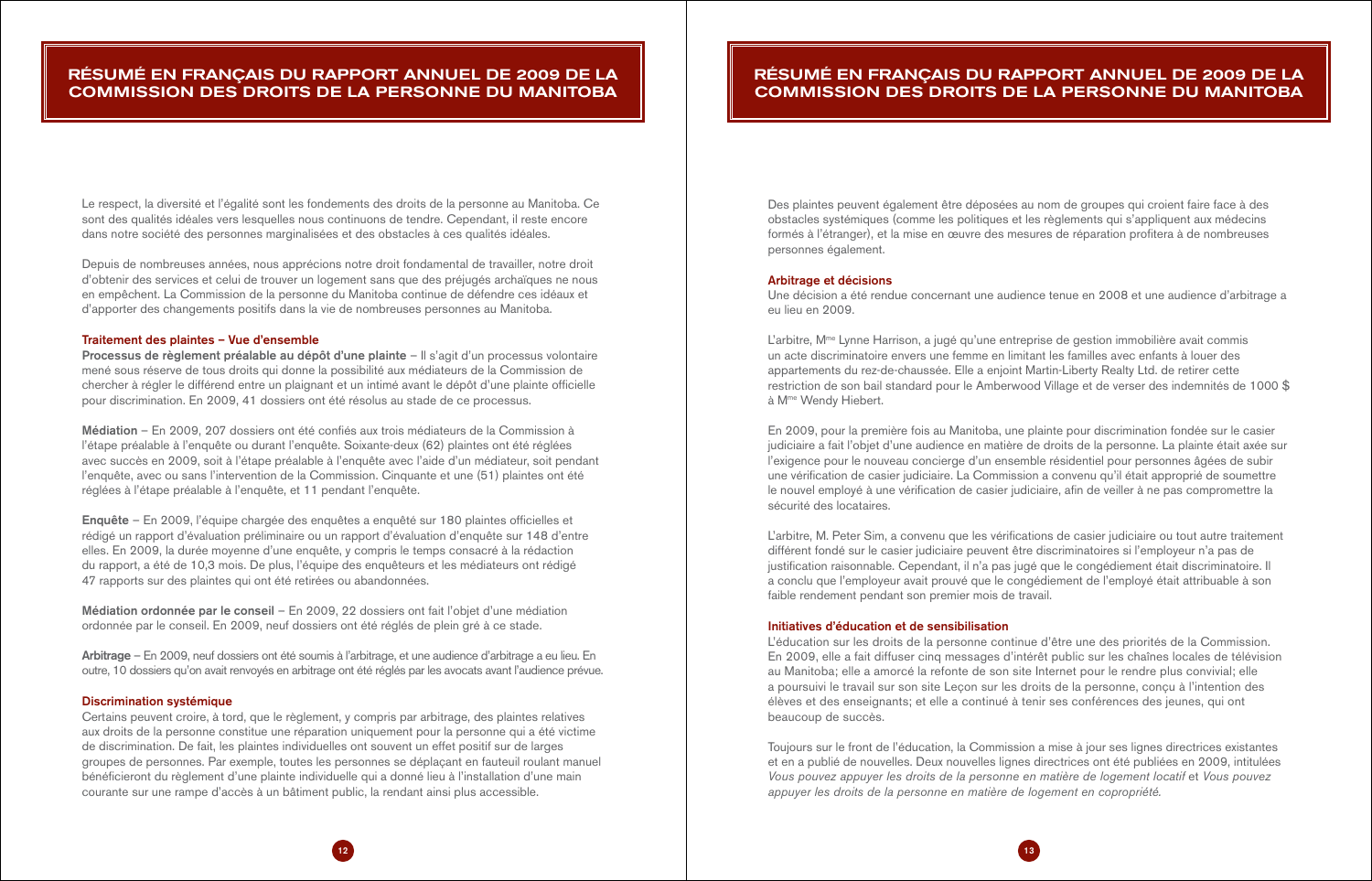

### Formal Complaints Registered in 2009 - By Grounds

# Manitoba Human Rights Commission

# **STATISTICS**

# Organization Chart 2009



### Files Closed by Grounds in 2009

| Area                                 | Pre-complaint<br><b>Resolution</b> | Pre-Board<br><b>Settlements</b> | Withdrawn /<br>Abandoned | Dismissed by<br><b>Board</b> | Terminated /<br><b>Offer Found</b><br>Reasonable | <b>Settled</b><br><b>By Board</b><br><b>Directed</b><br><b>Mediation</b> | Referred to<br>Adjudication | <b>Settled</b><br>Prior to<br>Adjudication |
|--------------------------------------|------------------------------------|---------------------------------|--------------------------|------------------------------|--------------------------------------------------|--------------------------------------------------------------------------|-----------------------------|--------------------------------------------|
| Age                                  | $\overline{4}$                     | $\overline{4}$                  | $\overline{2}$           | $\overline{9}$               | $\mathbf{1}$                                     | $\circ$                                                                  | $\circ$                     | $\circ$                                    |
| Ancestry                             | 3                                  | 5                               | 10                       | 19                           |                                                  | 1                                                                        | $\circ$                     | 4                                          |
| National Origin                      | $\circ$                            | $\circ$                         | 3                        | $\overline{2}$               | $\circ$                                          | $\circ$                                                                  | $\circ$                     | $\circ$                                    |
| Ethnic Origin                        | $\Omega$                           | $\circ$                         | $\Omega$                 | $\overline{1}$               | $\circ$                                          | $\circ$                                                                  | $\circ$                     | $\circ$                                    |
| <b>Disability</b>                    | 22                                 | 39                              | 12                       | 45                           | $\circ$                                          | $\overline{5}$                                                           | 5                           | $\overline{4}$                             |
| Marital/Family                       | $\overline{2}$                     | $\overline{4}$                  | $\overline{4}$           | 5                            | $\circ$                                          | $\circ$                                                                  | $\overline{2}$              | $\overline{2}$                             |
| <b>Political Belief</b>              | $\circ$                            | $\circ$                         | $\circ$                  | $\circ$                      | $\circ$                                          | $\circ$                                                                  | $\circ$                     | $\circ$                                    |
| Religion                             | $\overline{2}$                     | $\circ$                         | 1                        | 3                            | $\circ$                                          | $\circ$                                                                  | $\circ$                     | $\circ$                                    |
| Sex (including<br>Pregnancy)         | 5                                  | $\overline{7}$                  | 12                       | 24                           | 1                                                | 1                                                                        |                             | $\overline{0}$                             |
| Gender Determined<br>Characteristics | $\mathbf 0$                        | $\circ$                         | 1                        | 6                            | $\circ$                                          | $\circ$                                                                  | $\circ$                     | $\Omega$                                   |
| Sexual<br>Orientation                |                                    | $\overline{2}$                  | $\overline{2}$           | $\Omega$                     |                                                  | $\circ$                                                                  | $\Omega$                    | $\overline{0}$                             |
| Source of<br>Income                  | $\overline{2}$                     | $\circ$                         | $\Omega$                 | 6                            | $\Omega$                                         | $\circ$                                                                  | $\circ$                     | $\Omega$                                   |
| Other                                | $\circ$                            | $\mathbf{1}$                    | $\circ$                  | $\overline{2}$               | $\circ$                                          | $\overline{2}$                                                           | $\mathbf{1}$                | $\circ$                                    |
| <b>TOTALS</b>                        | 41                                 | 62                              | 47                       | 122                          | 4                                                | 9                                                                        | 9                           | 10                                         |

Total Complaints by Grounds 2009 304

 $14$  ) and the contract of the contract of the contract of the contract of the contract of the contract of the contract of the contract of the contract of the contract of the contract of the contract of the contract of th

| A  | Age $(11)$                      |
|----|---------------------------------|
| в  | Ancestry (28)                   |
| С  | National Origin (13)            |
| D  | Ethnic Origin (1)               |
| E. | Disability (111)                |
| F  | Marital/Family Status (12)      |
| G  | Political Belief (3)            |
| H. | Religion (6)                    |
| I  | Sex (incl. Pregnancy) (33)      |
| J  | Gender Det. Characteristics (2) |
| K. | Sexual Orientation (8)          |
| L  | Source of Income (4)            |
| M  | Other (6)                       |

## Total Complaints Registered = 238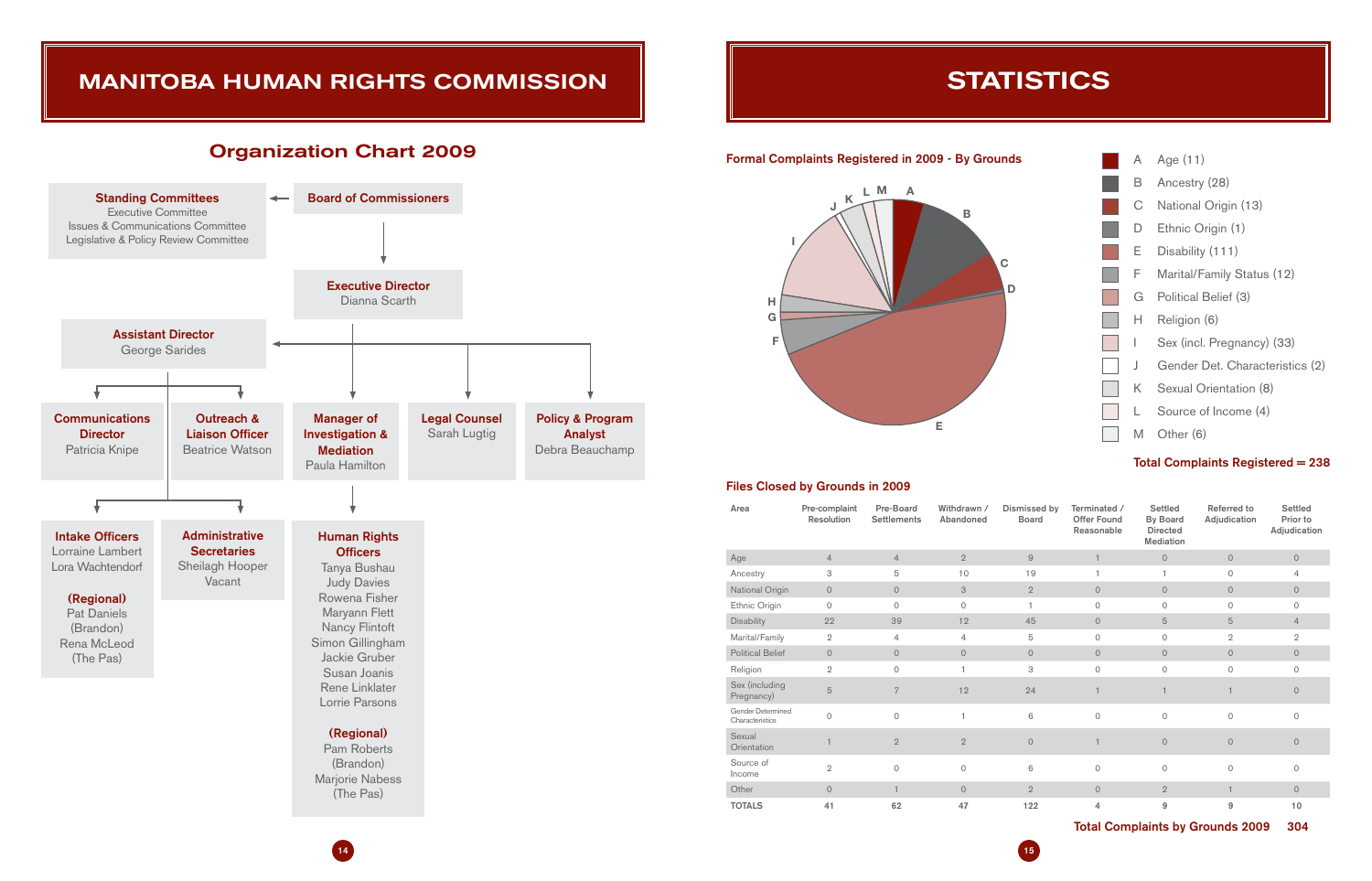16



# Formal Complaints Registered in 2009 - By Nature of Allegations

- Sexual Harassment (6) B Other Harassment (13)
- C Reasonable Accommodation (69)
- D Differential Treatment (144)
- E Reprisal (6)

## Total Complaints Registered = 238

## Files Closed by Nature of Allegation in 2009

| Nature of Allegation     | <b>Number of Complaints</b> |
|--------------------------|-----------------------------|
| Sexual Harassment        | 13                          |
| <b>Other Harassment</b>  | 9                           |
| Reasonable Accommodation | 107                         |
| Differential Treatment   | 169                         |
| Reprisal                 | 6                           |

## Total Complaints by Nature of Allegation 304

## Files Closed by Area in 2009

# The Manitoba **Human Rights Commission**

| Area            | Pre-complaint<br>Resolution | Pre-Board<br><b>Settlements</b> | Withdrawn /<br>Abandoned | Dismissed by<br><b>Board</b> | Terminated /<br><b>Offer Found</b><br>Reasonable | Settled<br>By Board<br><b>Directed</b><br><b>Mediation</b> | Referred to<br>Adjudication | Settled<br>Prior to<br>Adjudication |
|-----------------|-----------------------------|---------------------------------|--------------------------|------------------------------|--------------------------------------------------|------------------------------------------------------------|-----------------------------|-------------------------------------|
| <b>Services</b> | 9                           | $\overline{4}$                  | 16                       | 29                           | $\overline{2}$                                   | $\overline{4}$                                             | 6                           | 6                                   |
| Employment      | 29                          | 56                              | 31                       | 85                           |                                                  | 5                                                          | 3                           | 3                                   |
| Contracts       | $\Omega$                    | $\circ$                         | $\Omega$                 |                              | $\Omega$                                         | $\circ$                                                    | $\circ$                     | $\Omega$                            |
| Housing         | 3                           | $\mathfrak{D}$                  | $\Omega$                 | 6                            |                                                  | 0                                                          | $\circ$                     |                                     |
| Other           | $\overline{0}$              | $\circ$                         | $\circ$                  |                              | $\mathbf{0}$                                     | $\mathbf{O}$                                               | $\circ$                     | $\Omega$                            |
| <b>TOTALS</b>   | 41                          | 62                              | 47                       | 122                          | 4                                                | 9                                                          | 9                           | 10                                  |



Total Complaints by Area 2009 304

### Formal Complaints Registered in 2009 - By Area

## Winnipeg

7th Floor - 175 Hargrave Street Winnipeg, Manitoba R3C 3R8 Ph: (204) 945-3007 Fax: (204) 945-1292 E-mail: hrc@gov.mb.ca

## Brandon

Provincial Government Building Rm 341- 340 Ninth Street Brandon, Manitoba R7A 6C2 Ph: (204) 726-6261 Fax: (204) 726-6035

## The Pas

2nd floor - Otineka Mall P.O. Box 2550 The Pas, Manitoba R9A 1M4 Ph: (204) 627-8270 Fax: (204) 623-5404

# Toll Free

# **TTY**

1-888-884-8681

1-888-897-2811

# Collect calls accepted

## Website:

www.manitoba.ca/hrc